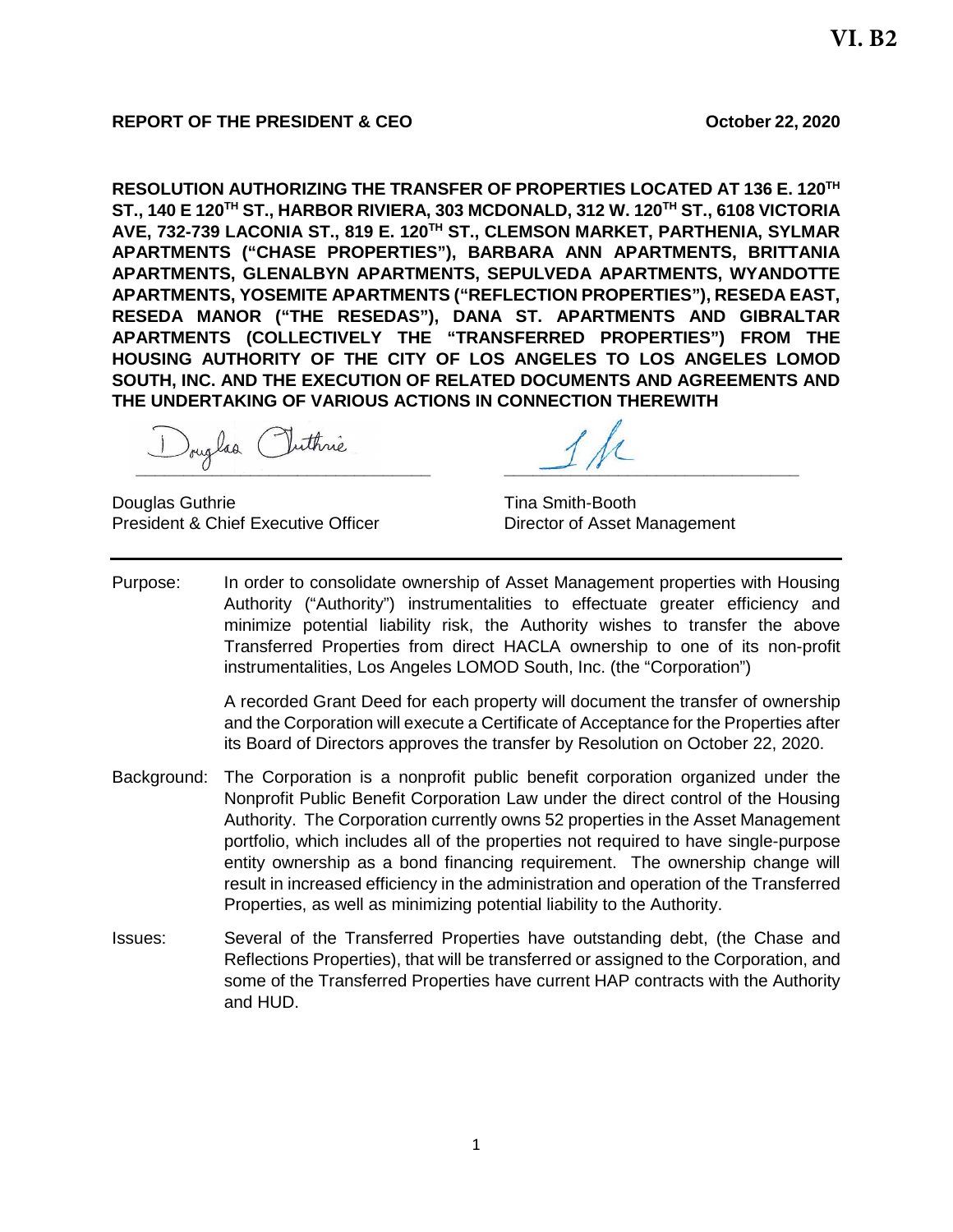# **Chase Properties**

The Chase Properties were originally financed with private placement debt from WaMu Bank whose interests were subsequently transferred to J.P. Morgan Chase, N.A. ("Chase"). Pursuant to the current Financing Agreement ("Financing"), any transfer of these properties requires written consent from Chase. The loan on the Chase-financed properties is in effect until January 2037 with an outstanding balance of \$12,917,347. In addition, the Authority may need to pay a transfer or administrative fee to Chase for approval of the transfer and there are no assurances that Chase will approve the transfer to an Authority instrumentality. Potential admin or transfer fees charged by Chase will be minimal.

The properties that are financed under the Financing are:

- $\bullet$  136 E. 120<sup>th</sup> St. Apartments
- $\bullet$  140 E 120<sup>th</sup> St. Apartments
- Harbor Riviera Apartments
- 303 McDonald Apartments
- $\bullet$  312 W. 120<sup>th</sup> St. Apartments
- 6108 Victoria Ave. Apartments
- 732-739 Laconia St. Apartments
- $\bullet$  819 E. 120<sup>th</sup> St. Apartments
- Clemson Market Apartments
- Parthenia St. Apartments
- Sylmar Apartments

#### **Reflections Properties**

The Reflections Properties currently have outstanding loans with the California Housing Financing Agency ("CalHFA") in the aggregate amount of \$4,229,134 and which terminate in March 2025. Pursuant to the various Loan Agreements, CalHFA must provide written approval of the ownership change from the Housing Authority before the transfer may occur. CalHFA will provide a list of requirements for the Authority to fulfill before they will provide written consent for the ownership transfer to an Authority instrumentality. CalHFA expects that the approval will take approximately ninety days. The Reflections Properties that currently have loans with CalHFA are:

- Barbara Ann Apartments
- Brittania Apartments
- Glenalbyn Apartments
- Sepulveda Apartments
- Wyandotte Apartments
- Yosemite Apartments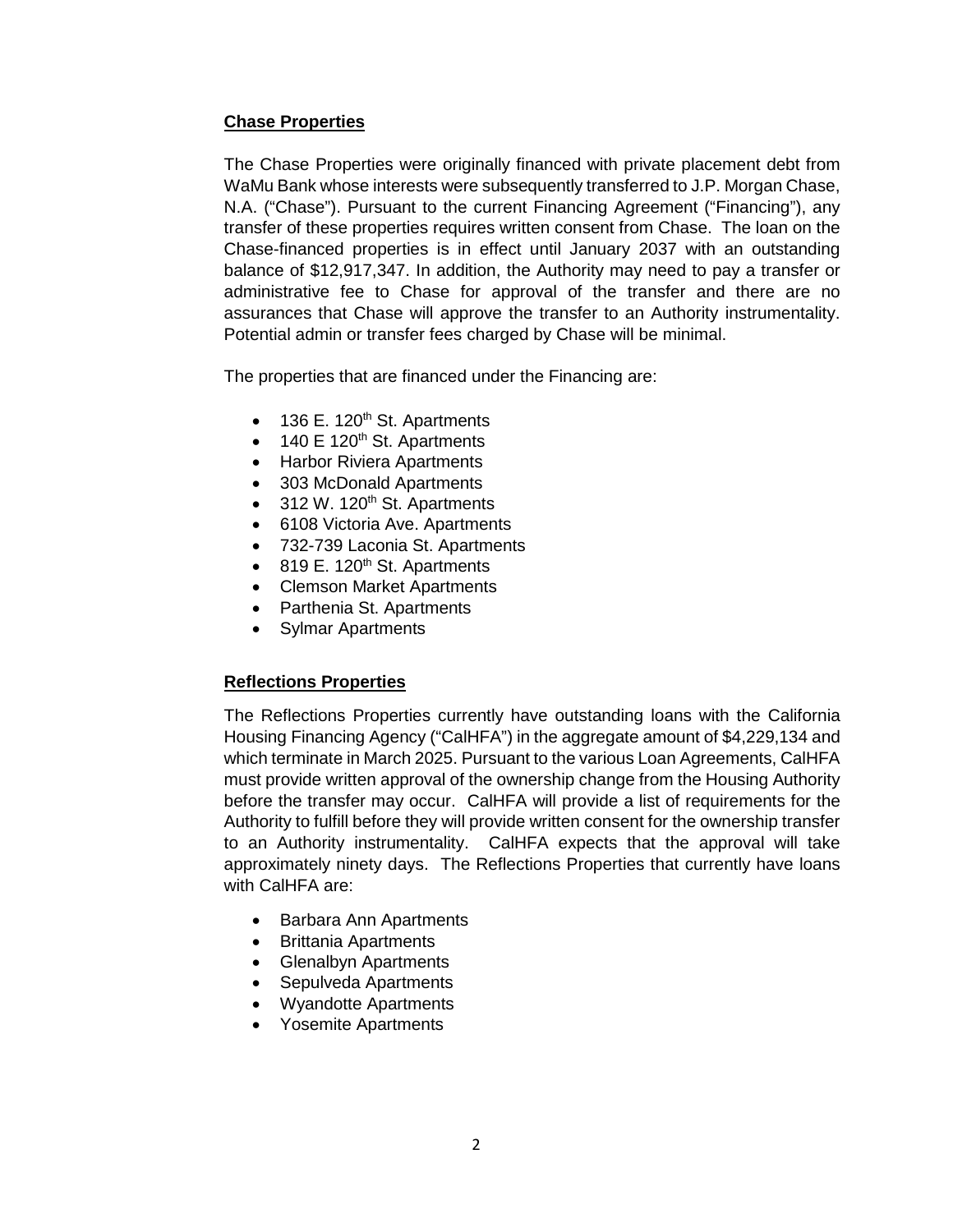## **HAP Contracts with the Authority**

The Reflections Properties listed above are currently under a PBV HAP contract with the Authority. This contract will be transferred to the Corporation.

### **HAP Contracts with Contract Administrators**

The following Reseda properties no longer have loans with CalHFA, however, CalHFA currently serves as the HAP Contract Administrator. HUD has indicated that it will approve an Assignment and Assumption of HAP Contract to the Corporation and will consent to the HAP Assumption. The Resedas will continue to be administered by CalHFA at the discretion of HUD. The Resedas with a HAP Contract administered by CalHFA are.

- Reseda East
- Reseda Manor

Timeline:

The Authority expects to begin the transfer process of the properties in November and complete this process in June 2021. The estimated timeline is below:

| <b>Property</b>                   | <b>Unit Count</b> | <b>Transfer</b><br><b>Month</b> | <b>Total Count</b> |
|-----------------------------------|-------------------|---------------------------------|--------------------|
| Reflections at Glenalbyn (8026)   | 58                | <b>Nov-20</b>                   | 58                 |
| Gibraltar (8018)                  | 24                | $Feb-21$                        | 77                 |
| Dana Apartments (8001)            | 10                |                                 |                    |
| Reflections at Brittania (8025)   | 43                |                                 |                    |
| Clemson Market (8030)             | 16                | Apr-21                          | 150                |
| Parthenia (8031)                  | 22                |                                 |                    |
| Sylmar Apartments (8035)          | 32                |                                 |                    |
| 140 E 120th St (8036)             | $\overline{7}$    |                                 |                    |
| 6108 Victoria Ave (8037)          | $\overline{7}$    |                                 |                    |
| 136 E 120th St (8038)             | $\overline{7}$    |                                 |                    |
| 312 W 120th St (8039)             | 6                 |                                 |                    |
| 819 East 120th St (8040)          | 8                 |                                 |                    |
| 732-739 Laconia Blvd (8041)       | 13                |                                 |                    |
| 303 McDonald Ave (8042)           | 11                |                                 |                    |
| Harbor Riviera (8044)             | 21                |                                 |                    |
| Reflections at Yosemite (8029)    | 100               | $Jun-21$                        | 293                |
| Reflections at Barbara Ann (8024) | 64                |                                 |                    |
| Reflections at Sepulveda (8027)   | 51                |                                 |                    |
| Reflections at Wyandotte (8028)   | 78                |                                 |                    |

### **Timeline for Transferred Properties**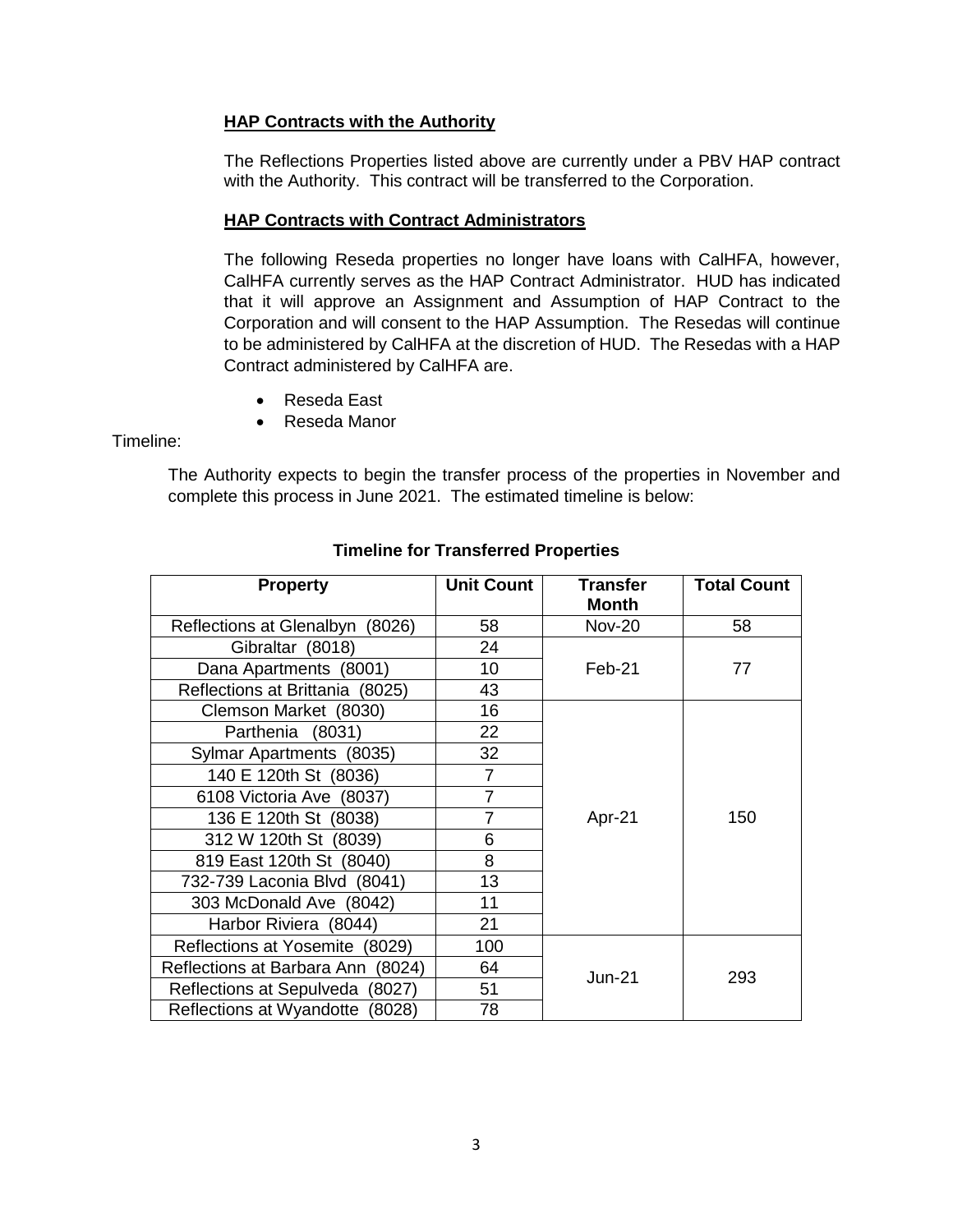- Vision Plan: PLACE Strategy #2: Increase functionality and effectiveness of the Asset Management portfolio. Ownership of these properties by an Authority nonprofit instrumentality will increase administrative efficiency and reduce potential liability to the Authority.
- Funding: The Chief Administrative Officer Confirms the Following:

*Source of Funds:* This transfer is an administrative process only. Any administrative expenses will be paid from available funds from the Asset Management Rent Subsidy portfolio.

*Budget and Program Impact:* Based on similar transactions, the budget impact is minimal, as any related expense is a one-time expense. There will be some nominal recordation fees for the new documents. In-house legal counsel was used, so no additional expenses will be incurred for document preparation. Properties will continue routine operations; no program impact other than the administrative change.

Environmental Review: Not applicable

Section 3: Although not specifically applicable to this action, each property management company will continue to comply with the Section 3 requirements listed in its most recent Economic Opportunity Plan.

### Attachment:

1. Resolution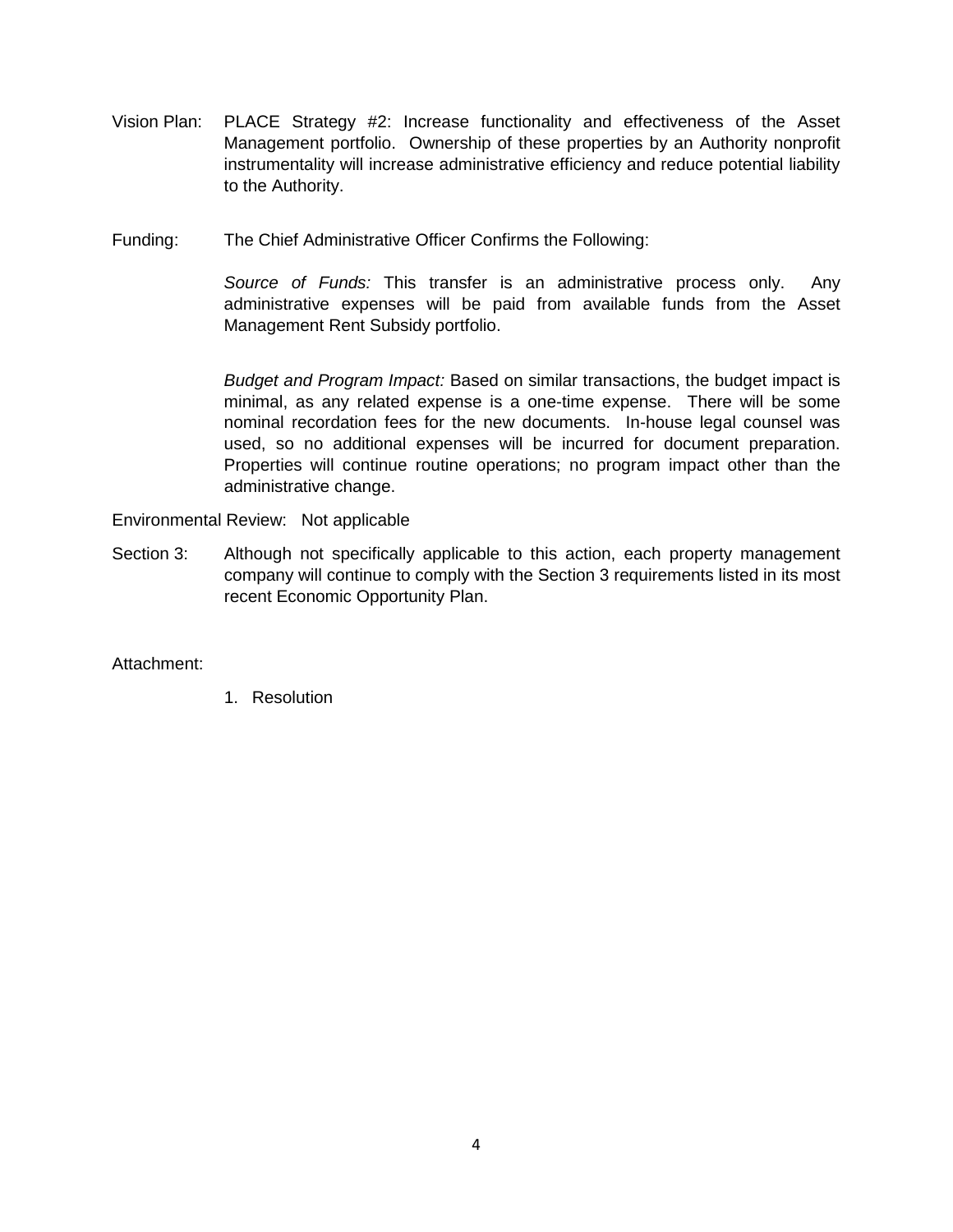#### **RESOLUTION NO. \_\_\_\_\_\_\_\_\_\_\_\_\_**

**RESOLUTION AUTHORIZING THE TRANSFER OF PROPERTIES LOCATED AT 136 E. 120TH ST., 140 E 120TH ST., HARBOR RIVIERA, 303 MCDONALD, 312 W. 120TH ST., 6108 VICTORIA AVE, 732-739 LACONIA ST., 819 E. 120TH ST., CLEMSON MARKET, PARTHENIA, SYLMAR APARTMENTS ("CHASE PROPERTIES"), BARBARA ANN APARTMENTS, BRITTANIA APARTMENTS, GLENALBYN APARTMENTS, SEPULVEDA APARTMENTS, WYANDOTTE APARTMENTS, YOSEMITE APARTMENTS ("REFLECTION PROPERTIES"), RESEDA EAST, RESEDA MANOR ("THE RESEDAS"), DANA ST. APARTMENTS AND GIBRALTAR APARTMENTS (COLLECTIVELY THE "TRANSFERRED PROPERTIES") FROM THE HOUSING AUTHORITY OF THE CITY OF LOS ANGELES TO LOS ANGELES LOMOD SOUTH, INC. AND THE EXECUTION OF RELATED DOCUMENTS AND AGREEMENTS AND THE UNDERTAKING OF VARIOUS ACTIONS IN CONNECTION THEREWITH**

**WHEREAS,** In order to consolidate ownership of Asset Management department properties with Housing Authority ("Authority") instrumentalities to effectuate greater efficiency and minimize potential liability risk, the Authority wishes to transfer the above properties ("Transferred Properties") from direct HACLA ownership to one of its non-profit instrumentalities, Los Angeles LOMOD South, Inc. (the "Corporation");

**WHEREAS,** the Board of Directors of the Corporation approved by Resolution, the transfer of the Transferred Properties on October 22, 2020 and its President was directed to execute a Certificate of Acceptance;

**WHEREAS,** a recorded Grant Deed will evidence the transfer of ownership of the Transferred Properties from the Housing Authority to the Corporation;

**WHEREAS,** the Corporation is a nonprofit public benefit corporation organized under the Nonprofit Public Benefit Corporation Law and is under the direct control of the Authority;

**WHEREAS,** the Corporation currently owns fifty-two (52) properties in the Asset Management portfolio, including all of the properties not required to have single-asset entities pursuant to a related bond financing;

**WHEREAS,** the ownership change will result in increased efficiency in the administration and operation of the Transferred Properties, as well as a reduction in potential liability to the Authority;

**WHEREAS,** outstanding debt held by J.P. Morgan Chase, N.A. ("Chase") for 136 E. 120TH St., 140 E 120<sup>TH</sup> St., Harbor Riviera, 303 McDonald, 312 W. 120<sup>TH</sup> St., 6108 Victoria Ave, 732-739 Laconia St., 819 E. 120TH St., Clemson Market, Parthenia, Sylmar Apartments the ("Chase Properties") and outstanding debt with California Housing Finance Agency for Barbara Ann Apartments, Brittania Apartments, Glenalbyn Apartments, Sepulveda Apartments, Wyandotte Apartment and Yosemite Apartments ("CalHFA Properties") will be transferred or assigned to the Corporation;

**WHEREAS,** pursuant to the Financing Agreement the transfer of the Chase Properties is contingent on the written approval of Chase and may be also subject to the potential payment by the Authority of minimal administrative transfer fees;